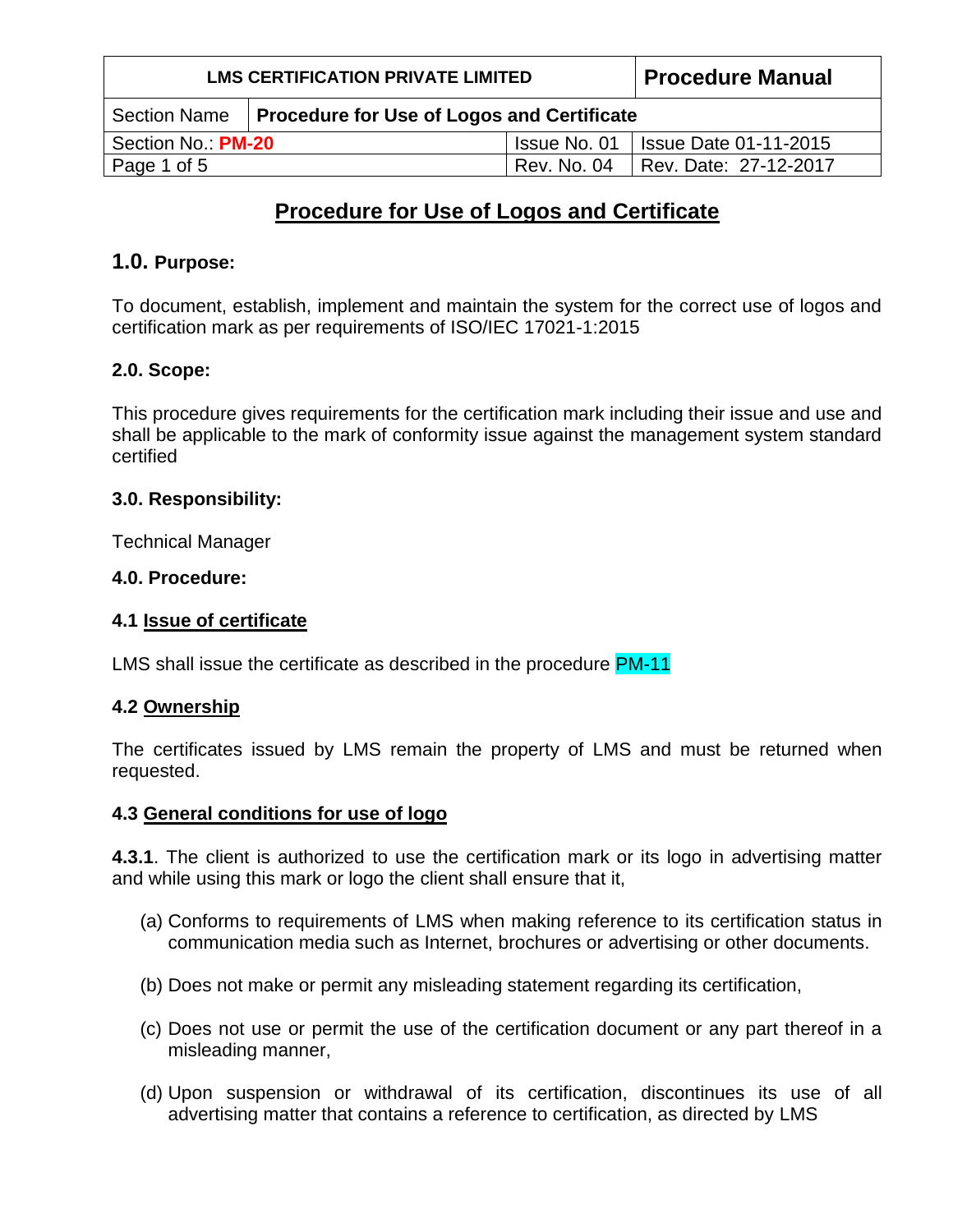| <b>LMS CERTIFICATION PRIVATE LIMITED</b> |                                                           |              | <b>Procedure Manual</b>             |
|------------------------------------------|-----------------------------------------------------------|--------------|-------------------------------------|
|                                          | Section Name   Procedure for Use of Logos and Certificate |              |                                     |
| Section No.: PM-20                       |                                                           | Issue No. 01 | <b>Issue Date 01-11-2015</b>        |
| Page 2 of 5                              |                                                           |              | Rev. No. 04   Rev. Date: 27-12-2017 |

- (e) Amends all advertising matter when the scope of certification has been reduced,
- (f) Shall not use the certification information in a manner to imply that the product or service is certified. The certification mark or logo shall not be used on a product or product packaging as this could be interpreted as denoting product conformity.
- (g) The logos shall also not be applied to laboratory test, calibration or inspection reports or any form of certificates issued by educational institutions as such reports/ certificates are deemed to be products in this context.
- (h) Does not imply that certification applies to activities that are outside the scope of its certification,
- (i) Shall not use the certification in such a manner that would bring LMS and /or the certification system into disrepute and lose public trust.
- (j) Logos shall also not to be applied on visiting cards

**4.3.2.** Whenever the Accreditation Mark is to be used by LMS certified clients, it is to be accompanied by the LMS logo, & both marks are to be proportioned so that neither has obvious precedence or more prominence over the other and its use is limited to stationery, literature and other written promotional materials

**4.3.3**. The Certification Body / Accreditation Body Logo may be uniformly reduced or enlarged but shall not be less than 15 mm in height and not less than 12mm in width (minimum size15x12mm.), but both the symbols should be legible.

**4.3.4.** The symbols may be reproduced electronically, provided that the requirements of the respective accreditations bodies, as described in this procedure, are met and distortion and /or degradation do not occur.

**4.3.5**. Whenever a subsidiary belonging to a group has been certified there shall not be any confusion as to which part of the group holds the certification and it shall not imply that the other subsidiaries have been certified

**4.3.6**Where the organization (the client) wishes to make reference to its certification instead of using the symbols of the certification & accreditation bodies, the organization shall use without variation the phrase "An ISO XXXXX: XXXX Certified Company "(identify the applicable ISO standard namely ISO 9001: 2015 etc.).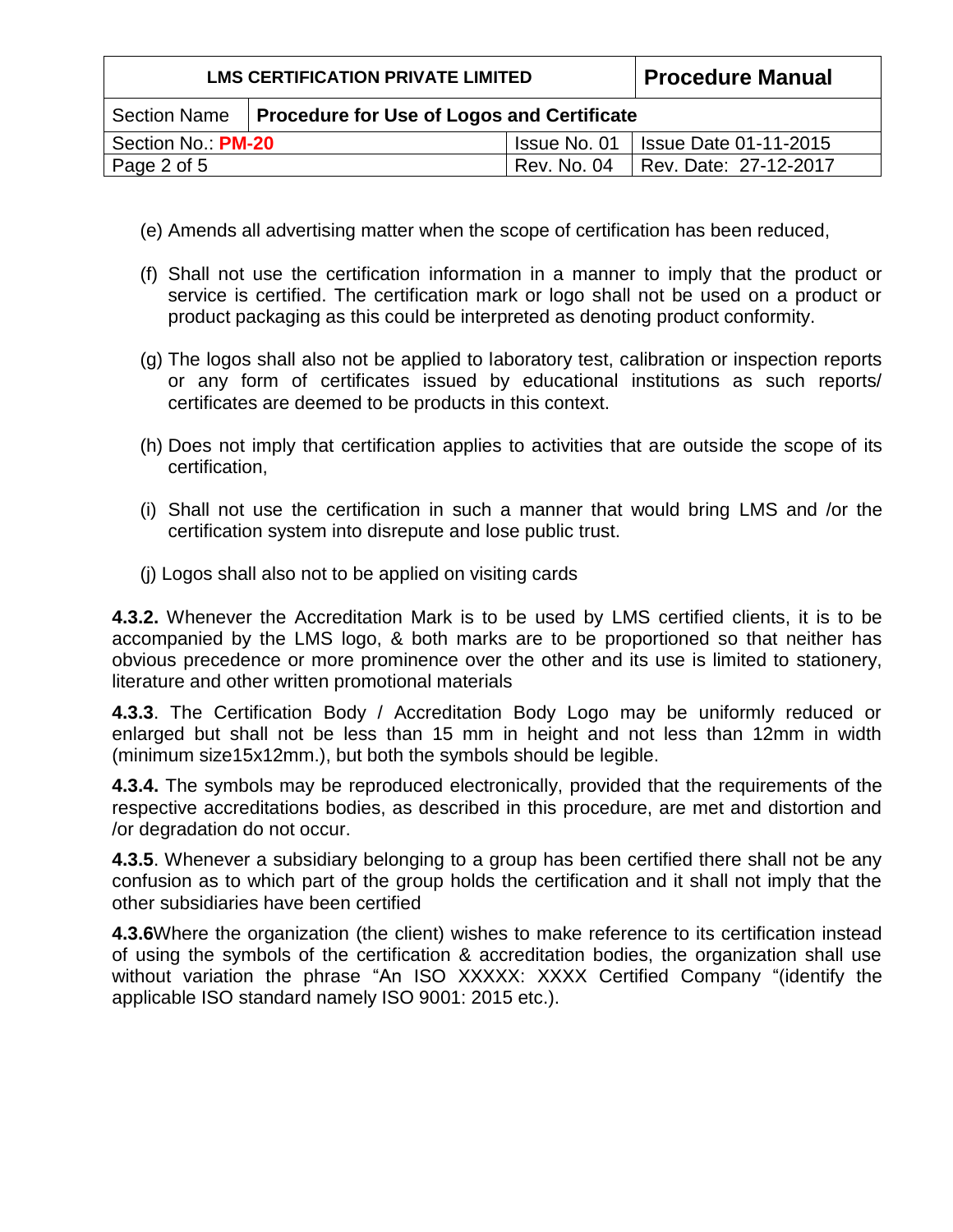| <b>LMS CERTIFICATION PRIVATE LIMITED</b> |                                            |              | <b>Procedure Manual</b>      |
|------------------------------------------|--------------------------------------------|--------------|------------------------------|
| <b>Section Name</b>                      | Procedure for Use of Logos and Certificate |              |                              |
| Section No.: PM-20                       |                                            | Issue No. 01 | <b>Issue Date 01-11-2015</b> |
| Page 3 of 5                              |                                            | Rev. No. 04  | Rev. Date: 27-12-2017        |

# **4.4. Certification body logo**

**4.4.1.** The LMS certification Limited mark for AB/IAS accredited certificates may only be reproduced as shown in annexure-1, PM/20-1

# **4.5. Accreditation body logo**

**4.5.1.** AB/IAS Accreditation Logo: The accreditation mark shall be reproduced as shown in annexure-1. The logo shall only be printed in the colour combination or in the gray black combination as shown in the annexure.

# **4.6. Misuse**

The misuse of marks or certificate shall result in the following actions

# **4.6.1**. Innocent Misuse

- $\triangleright$  Immediate withdrawal of the offending literature by the client, or
- ➢ Suspension of approval (certification) until misuse is rectified.

If action is not taken to rectify the misuse within a reasonable time, the approval will be withdrawn

# **4.6.2** Negligent / Fraudulent misuse

➢ Withdrawal of approval together with publication of the reason for withdrawal.

Misuse is deemed negligent / fraudulent where the mark is knowingly or carelessly misused. Repeated "innocent" misuse would be deemed negligent.

# **4.6.2** *Legal Action*

- ➢ *LMS shall exercise proper control of ownership and shall take action to deal with incorrect reference to certification status or misleading use of certification document, mark or audit report.*
- ➢ *If necessary, Legal Action shall be taken against the client by way of Lodging First Information Report with the competent authority.*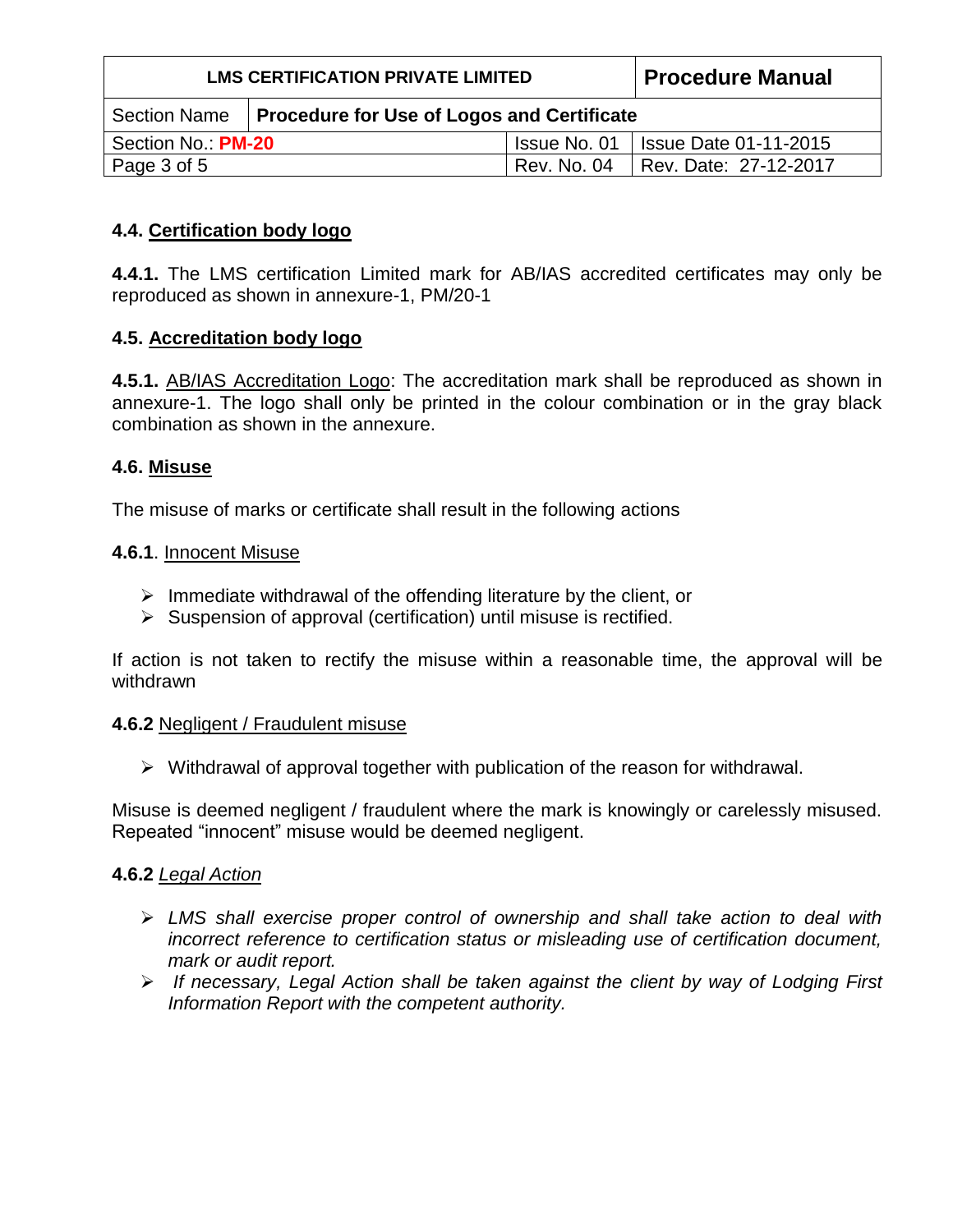| <b>LMS CERTIFICATION PRIVATE LIMITED</b> |                                                   |              | <b>Procedure Manual</b>      |
|------------------------------------------|---------------------------------------------------|--------------|------------------------------|
| <b>Section Name</b>                      | <b>Procedure for Use of Logos and Certificate</b> |              |                              |
| Section No.: PM-20                       |                                                   | Issue No. 01 | <b>Issue Date 01-11-2015</b> |
| Page 4 of 5                              |                                                   | Rev. No. 04  | Rev. Date: 27-12-2017        |

# **4.7 Withdrawal of certification**

In the event that approval is withdrawn, the client shall immediately cease use and distribution of any literature, stationary etc bearing the mark. The artwork supplied and all the original approval certificates are to be returned to LMS.

# **4.8. Contractual obligation**

**4.8.1** Correct use of LMS Certification Limited and the accreditation body mark is a contractual obligation that the client undertakes to comply with as per agreement signed with I MS.

**4.8.2** Where the LMS Certification Limited and accreditation body mark s have been used by the client, their use is to be reviewed at all surveillance and re-certification audits to ensure that their use is correct and in accordance with the document, PID-03, issued by LMS.

**4.8.3** Any misuse of logo shall be brought to the attention of the client and included in the surveillance or the re-certification audit reports.

**4.8.4** It is likely that in some cases the client may have to update the logos and they still may have stationery and brochures showing the previously issued LMS certification and the accreditation body logos. Under such circumstance, it is permissible for the client to continue use of the previously issued logo on the understanding that the new logos must be used in the next printing.

# **5.0 Records: NIL**

# **6.0. Reference**

- (a) PM-11-Procedure for Granting, Maintaining, Renewing, Extending, Reducing, Suspending and withdrawing Of Certification
- (b) PID-03, Conditions for use of logo & certification